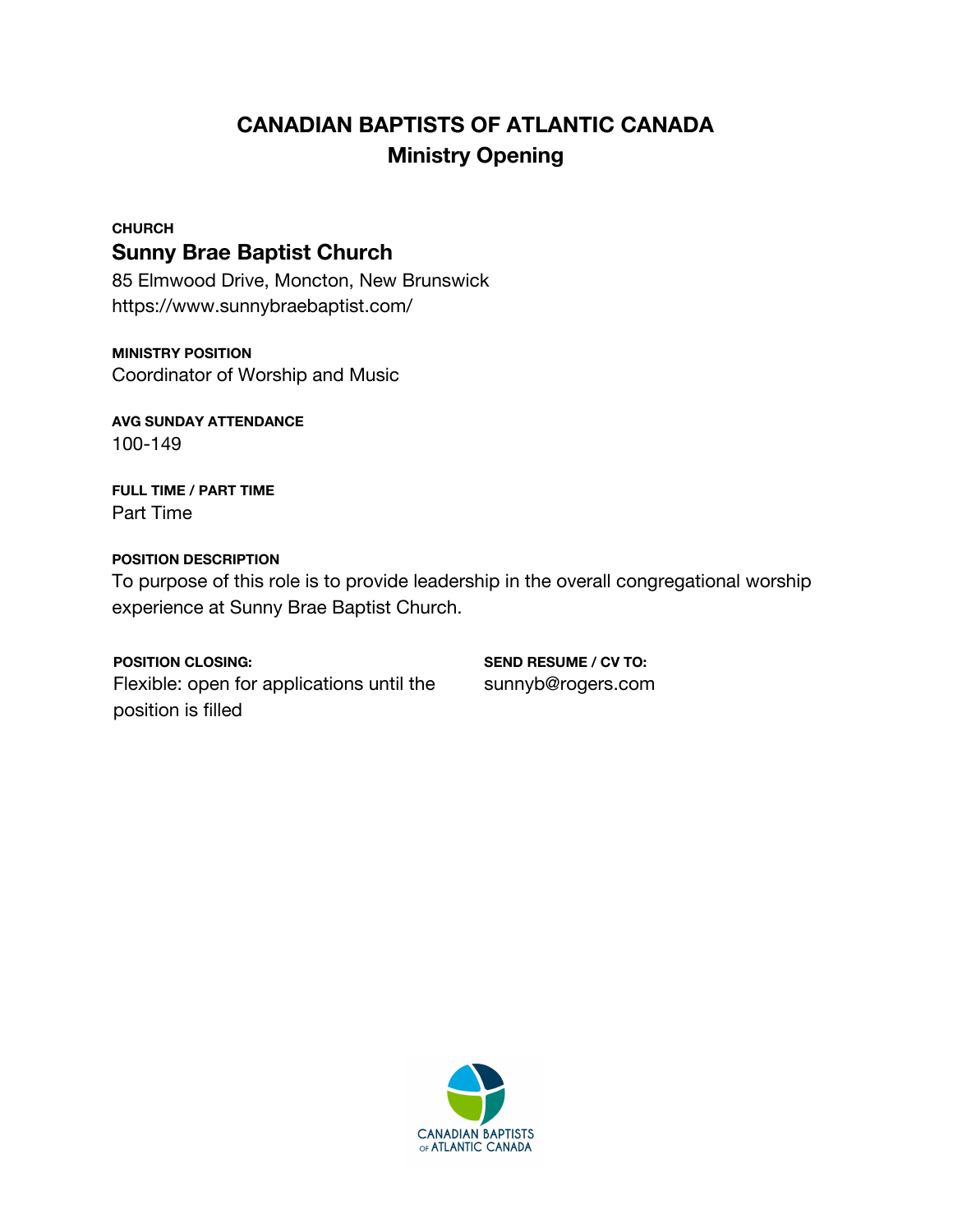

## **Ministry Profile**

## *Coordinator of Worship and Music Ministries*

## **Sunny Brae Baptist Church**

## **Description:**

To purpose of this role is to provide leadership in the overall congregational worship experience at Sunny Brae Baptist Church.

## **Objectives:**

- 1. To plan, develop and implement inspiring worship services, with the Lead Pastor.
- 2. Seek to increase participation in the music ministries of the Church.

## **Responsibilities:**

- The Lead Pastor sets the theme and overall direction while the Coordinator of Worship and Music Ministries will oversee and coordinate all the details that a service encompasses.
	- $\circ$  To assist in the music selections, based on preaching schedule and arrange for ministry of music opportunities, as necessary.
	- $\circ$  Communicating (orders of service, etc) and working with the Worship and Service Committee for weekly worship and special services, with the ultimate responsibility falling to the Coordinator of Worship and Music Ministries.
- Organize and hold practices based on upcoming singing schedule.
	- o Selecting, organizing and tracking music.
	- o Building musical strengths.
	- o Developing unity within the worship team.
	- o Weekly worship team practice.
- Seek out musical talent in the Church and encourage, equip and mobilize for participation in the music ministry of the Church. Specifically, worship team and special music participants.
- Administer the business affairs of the music and worship ministry including, but not limited to:
	- $\circ$  Plan and administer the music budget in consultation with the Worship and Service Committee.
	- o Ensure completion of all CCLI requirements (copying activity reports, etc).
	- $\circ$  To arrange for the maintenance of musical instruments, in conjunction with the Audio/Visual Committee, as needed.